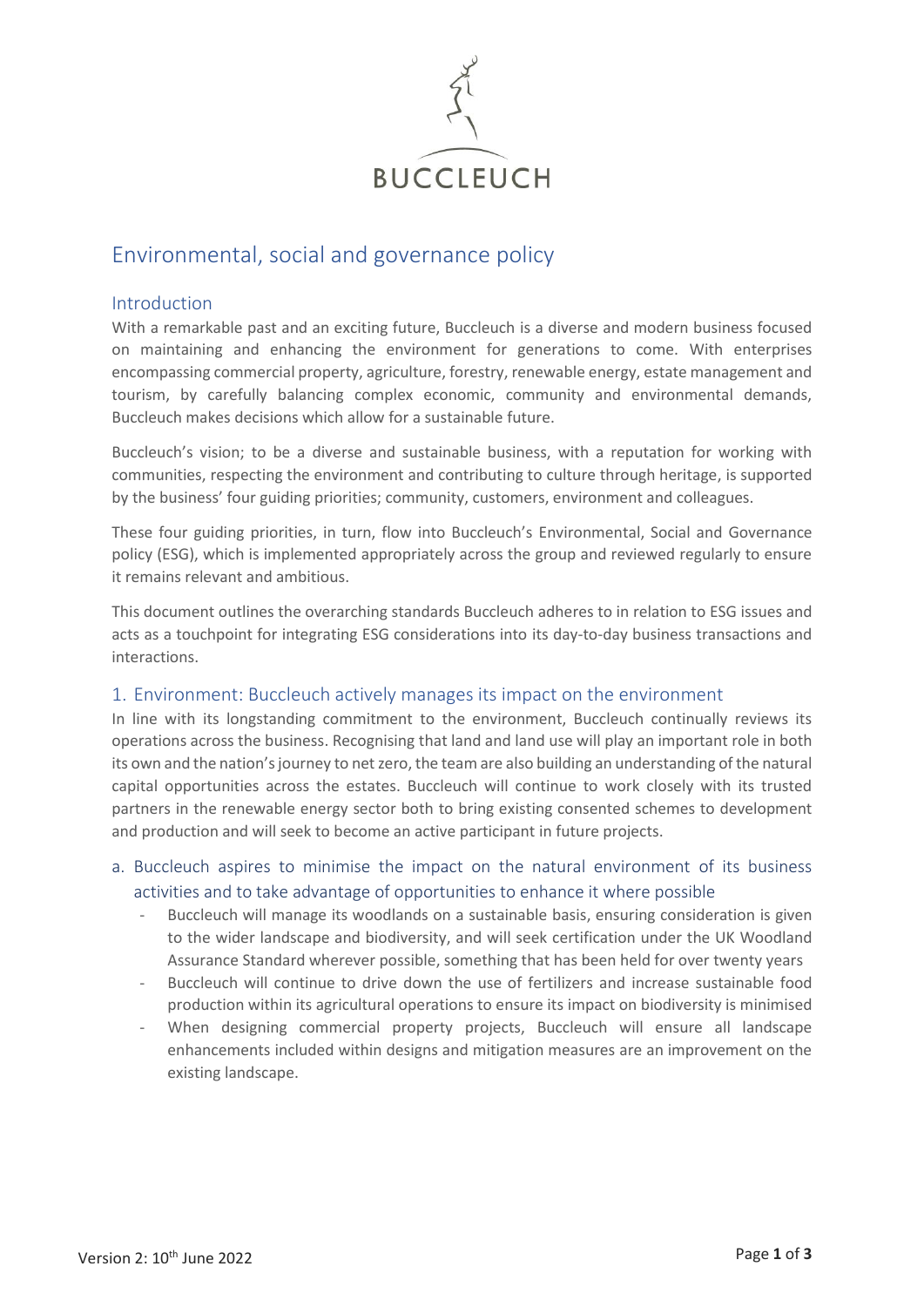

- b. Buccleuch will monitor the carbon emissions across all enterprises and, where possible, work to reduce these year-on-year, with the aim of becoming carbon neutral at a group level and be on the journey to this target at enterprise level by 2030
	- Across the group, detailed information and statistics will be recorded to calculate an annual carbon impact assessment
	- Each business enterprise will take measures to reduce its overall carbon emissions on an annual basis, guided by third party recommendations and industry standards
	- Buccleuch will also work with its tenants and suppliers to understand how it may be able to support them in bringing down the overall environmental impact of the business and those on whom Buccleuch relies.
- c. Buccleuch's workplaces will ensure 'reduce, reuse, recycle' is considered within all office activities and procurement
	- Buccleuch will ensure that each workplace has in-office recycling facilities
	- Any necessary printing and paper use is undertaken on FSC certified paper, where possible
	- Buccleuch will encourage colleagues to make energy efficient choices both at work and at home
	- Buccleuch colleagues have access to a cycle to work scheme to encourage active travel

# 2. Social and communities: Buccleuch cares about its communities and colleagues

Together with the economic and environmental benefits the business affords, Buccleuch also has the capacity to deliver a significant slate of well-being benefits. As an organisation built on land and property assets, and measured against the Scottish Government's National Performance Framework, Buccleuch generates a very strong set of positive benefits across most measures of economic wellbeing. Particularly, its contributions support the outcomes that are aimed at developing and improving community life and the well-being of children and young people, as well as actively contributing to culture, economic growth, environmental management, fair work, education and health.

#### a. Buccleuch has a commitment to the places in which it operates

- Buccleuch understands the concerns of rural communities and wants to continue to support them, which is why it has produced a community engagement plan outlining its collaborative approach, the desire for a positive impact and the commitment to ensure the local communities are considered within decision-making
- Buccleuch supports local events and charities, both through financial support and the contribution of staff time
- Buccleuch endeavours to use and support local businesses and contractors.
- b. Buccleuch recognises that colleagues are its biggest assets and advocates, and it has a commitment to ensure it provides what it can to ensure their health and wellbeing
	- Induction training provides new colleagues with all the information they need to familiarise themselves with the business and its key policies. This is reviewed to ensure the most up-todate information is passed on
	- Buccleuch supports flexible working, where this is possible, and works with colleagues to achieve the correct work: life balance